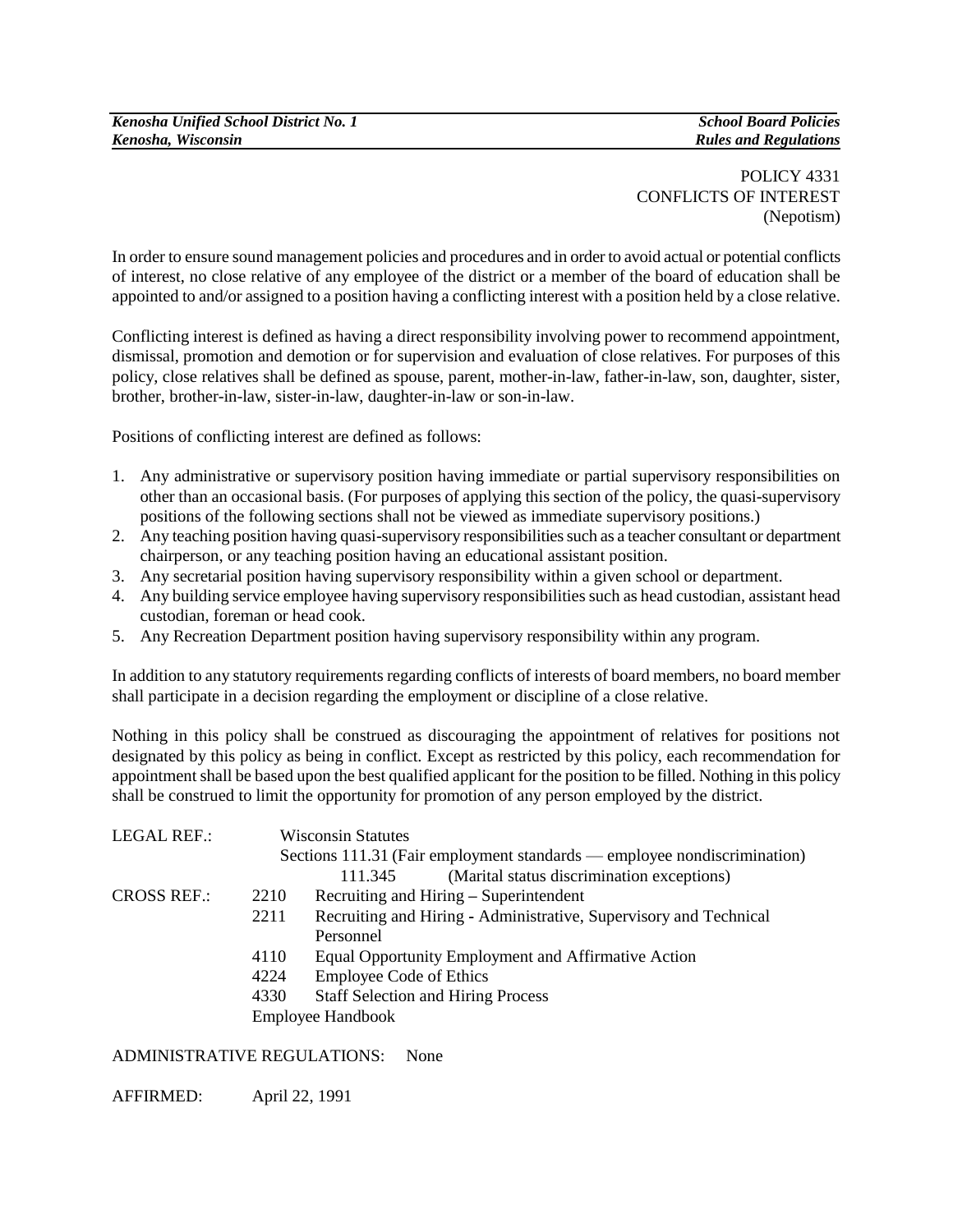*Kenosha Unified School District No. 1 School Board Policies*

**Rules and Regulations** 

REVISED: June 27, 2000 September 23, 2014 October 28, 2014 March 28, 2017